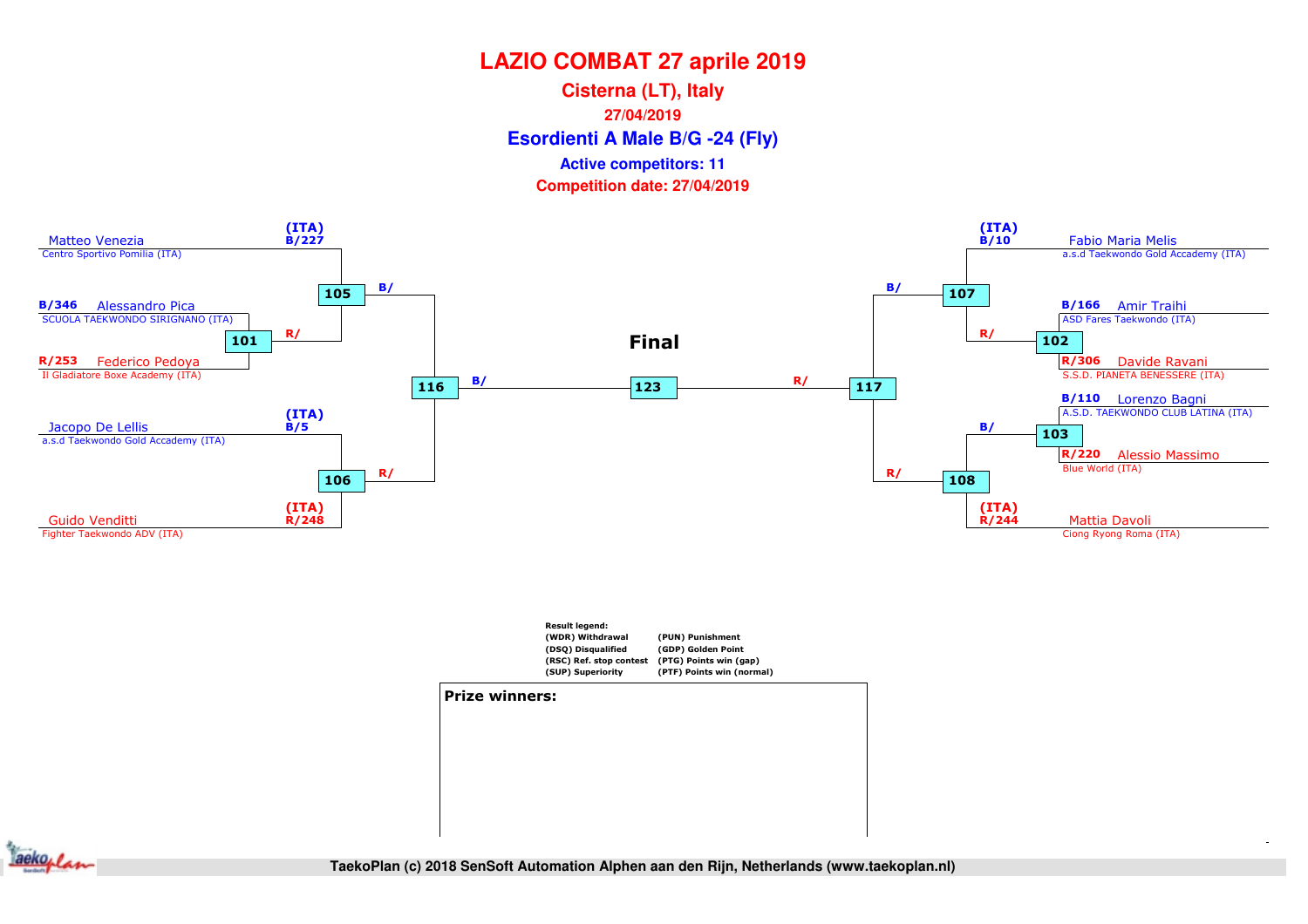

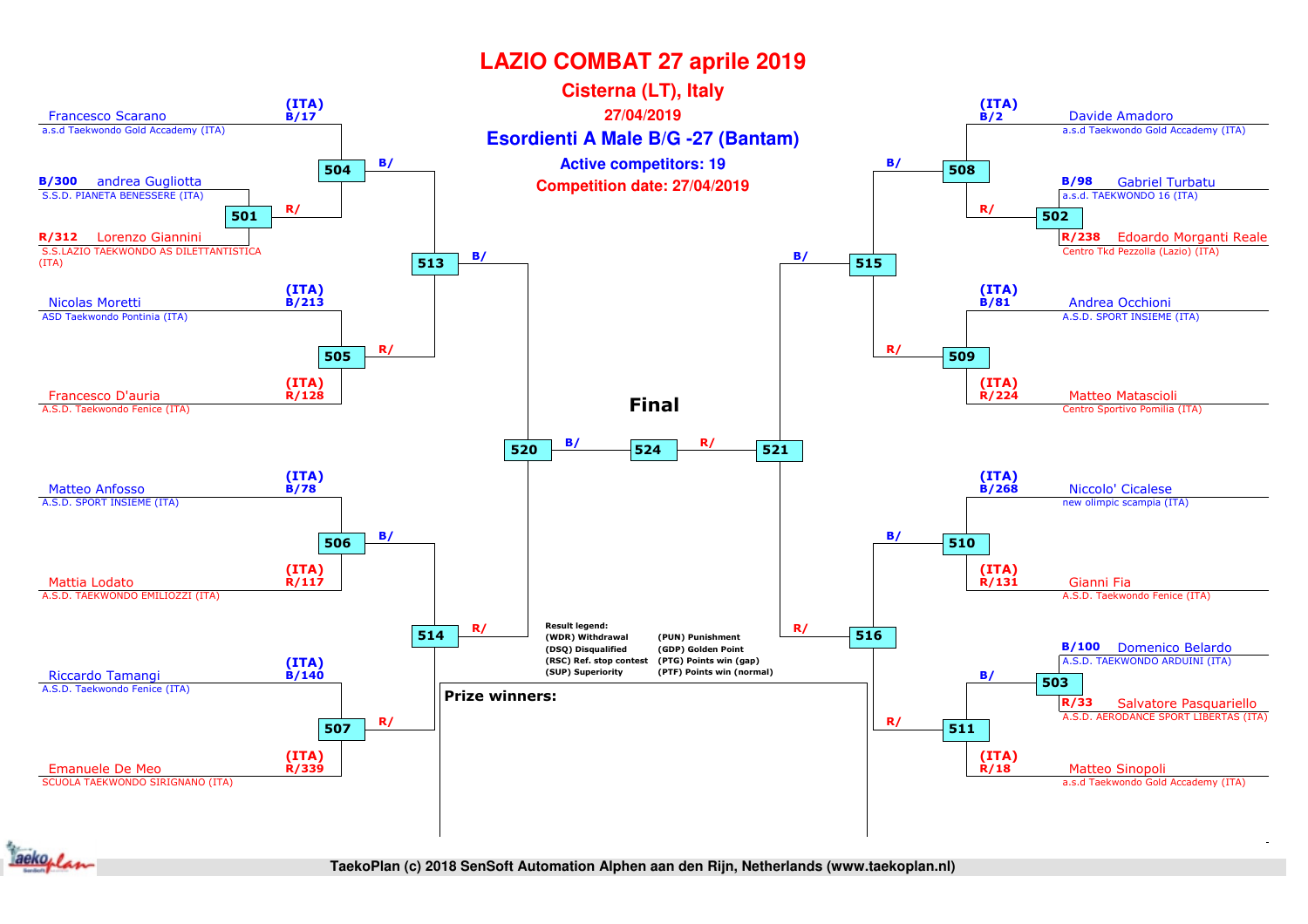

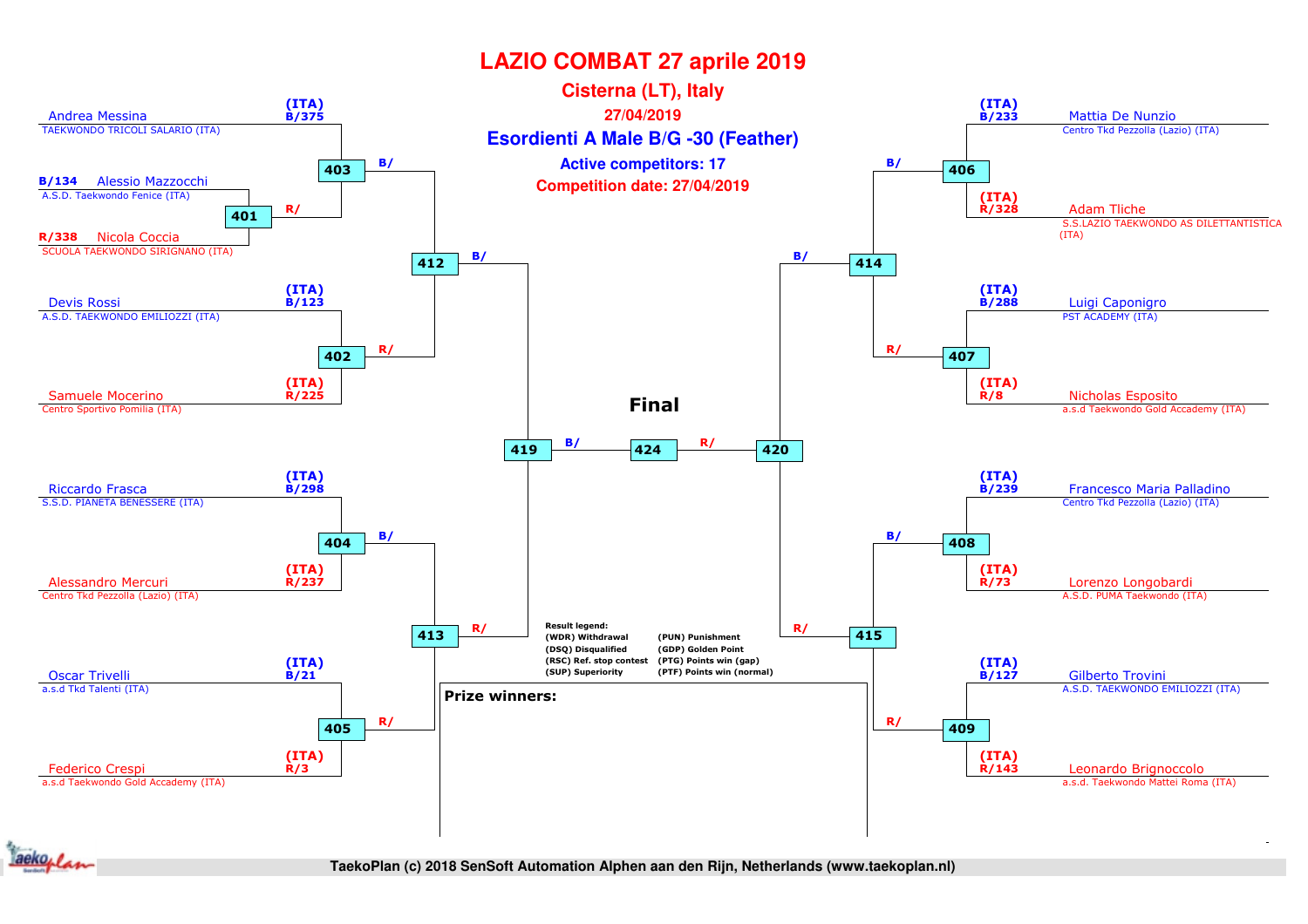**Esordienti A Male B/G -33 (Light) Cisterna (LT), Italy27/04/2019Active competitors: 14**

**Competition date: 27/04/2019**





#### Prize winners:



TaekoPlan (c) 2018 SenSoft Automation Alphen aan den Rijn, Netherlands (www.taekoplan.nl)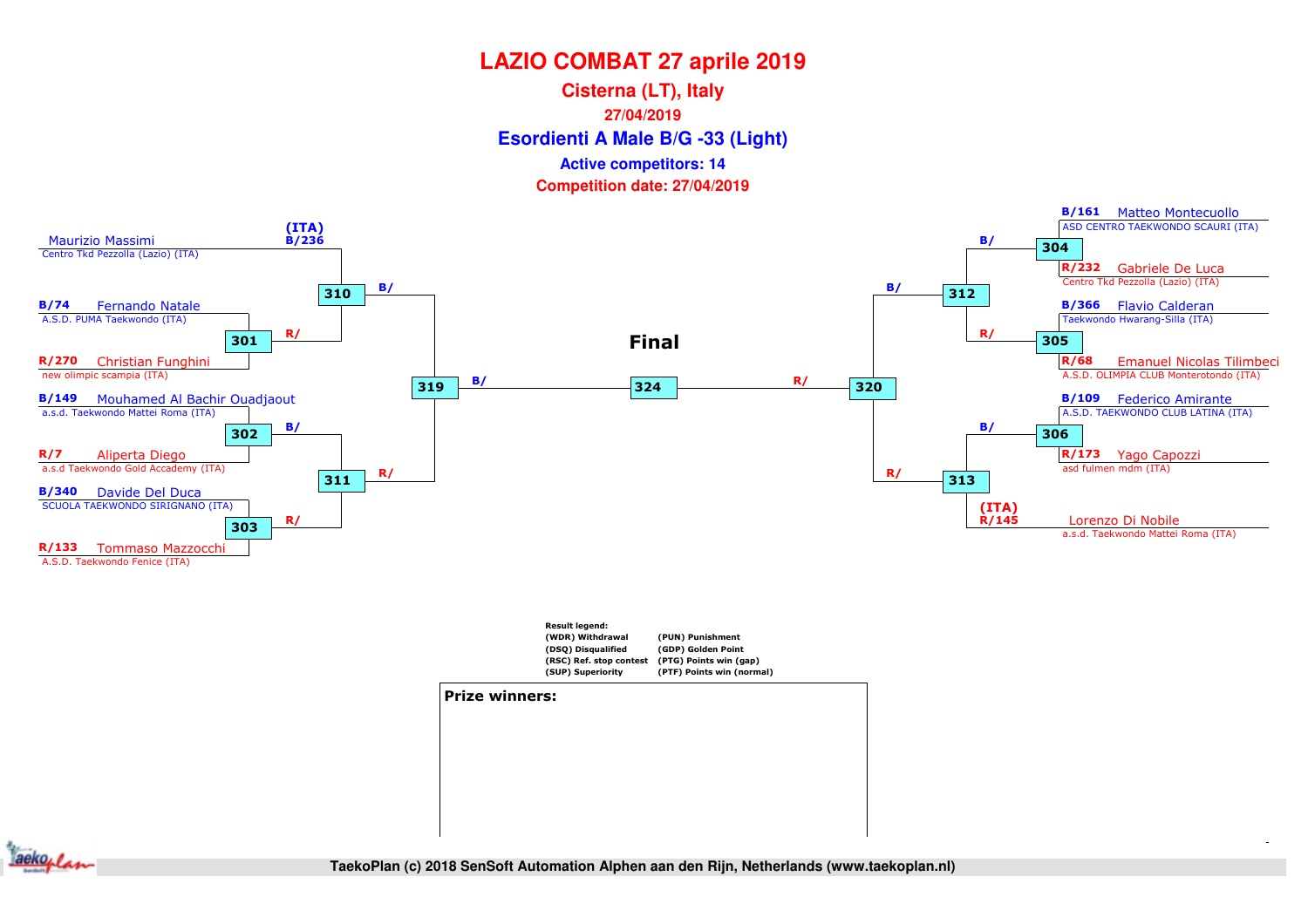**Esordienti A Male B/G -37 (Welter) Cisterna (LT), Italy27/04/2019Competition date: 27/04/2019 Active competitors: 13**





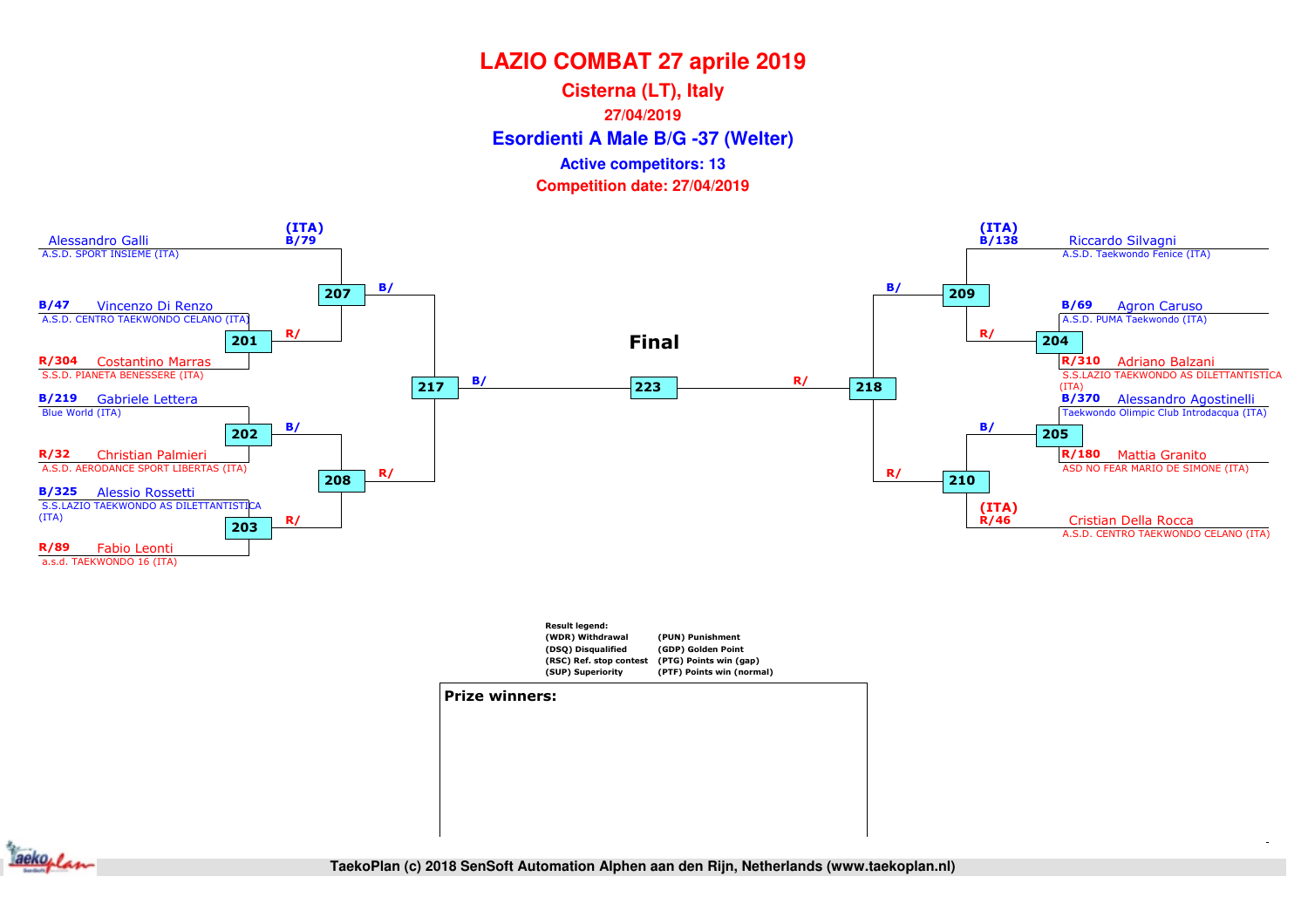**Esordienti A Male B/G -45 (Middle) Cisterna (LT), Italy27/04/2019Competition date: 27/04/2019 Active competitors: 7**





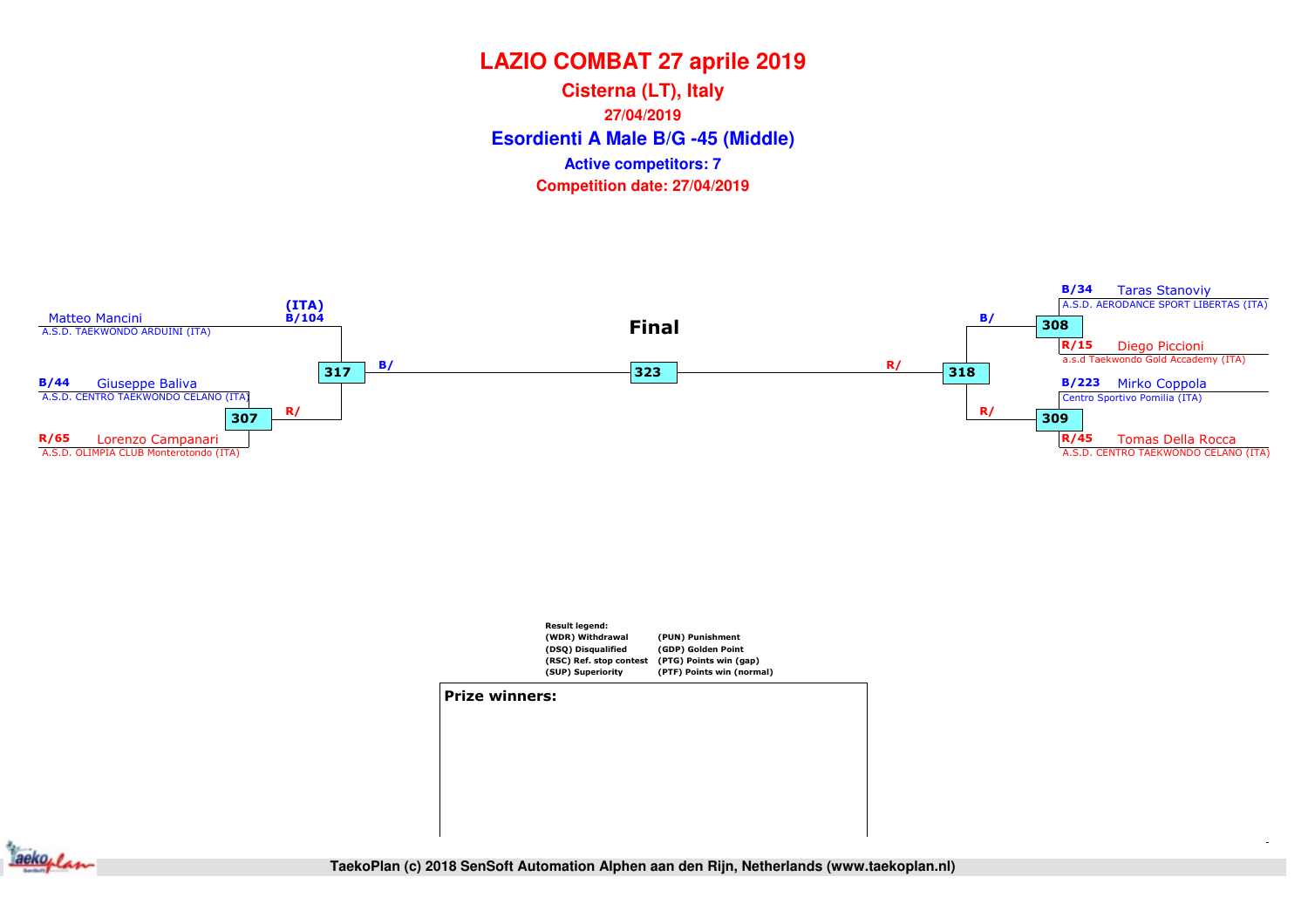**Esordienti A Male B/G +49 (Heavy) Cisterna (LT), Italy27/04/2019Competition date: 27/04/2019 Active competitors: 3**







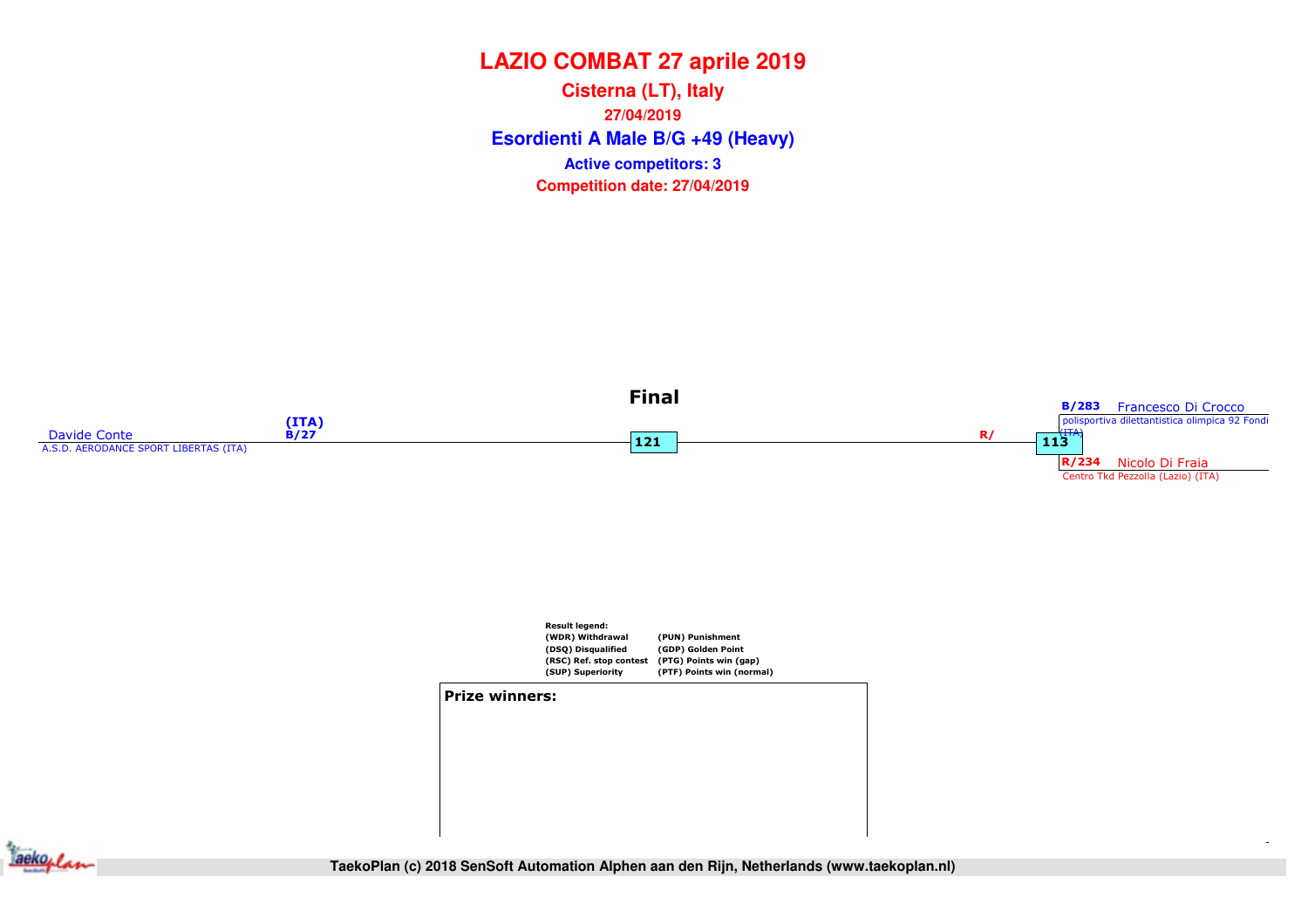**Esordienti A Female B/G -21 (Fin) Cisterna (LT), Italy27/04/2019Competition date: 27/04/2019 Active competitors: 2**

**B/326** Raissa Nicole Tipa<br>S.S.LAZIO TAEKWONDO AS

DILETTANTISTICA (ITA)

 $\overline{221}$ 

R/373 Beatrice Artemisia Dursi TAEKWONDO TRICOLI SALARIO (ITA)



#### Prize winners:



**TaekoPlan (c) 2018 SenSoft Automation Alphen aan den Rijn, Netherlands (www.taekoplan.nl)**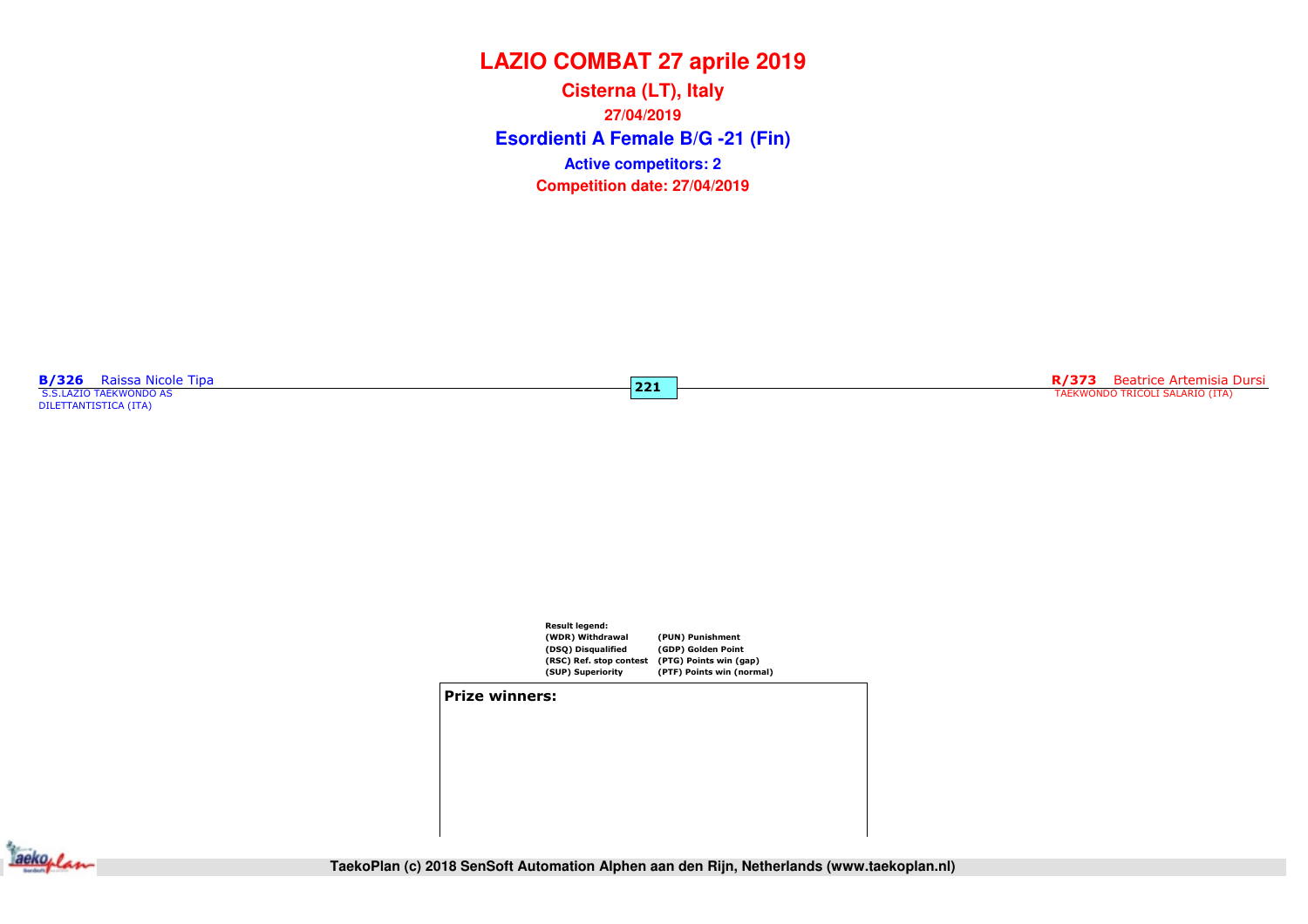**Esordienti A Female B/G -27 (Bantam) Cisterna (LT), Italy27/04/2019Competition date: 27/04/2019 Active competitors: 6**





**Jackoplan**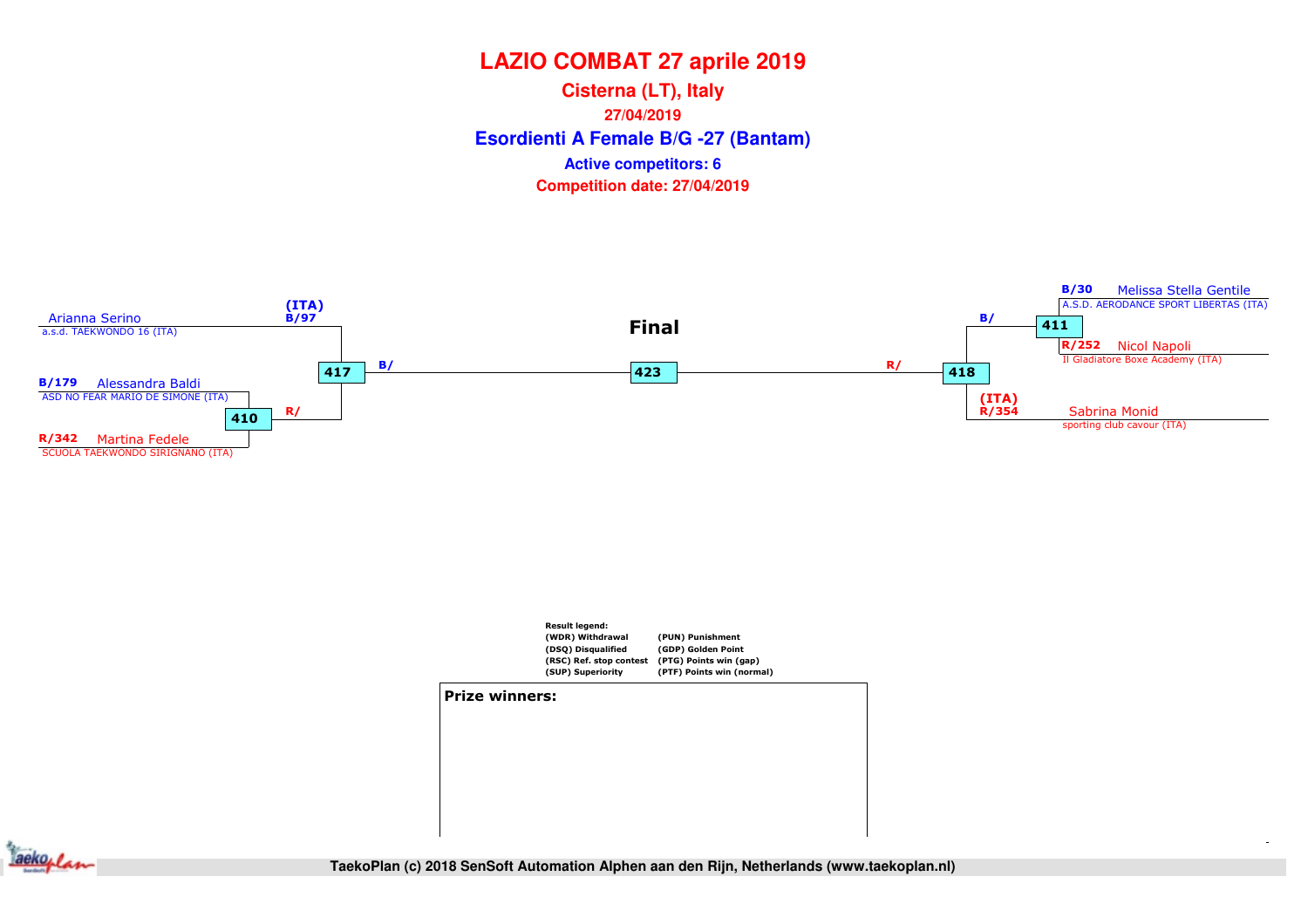#### **Esordienti A Female B/G -30 (Feather) Cisterna (LT), Italy27/04/2019Competition date: 27/04/2019 Active competitors: 9**





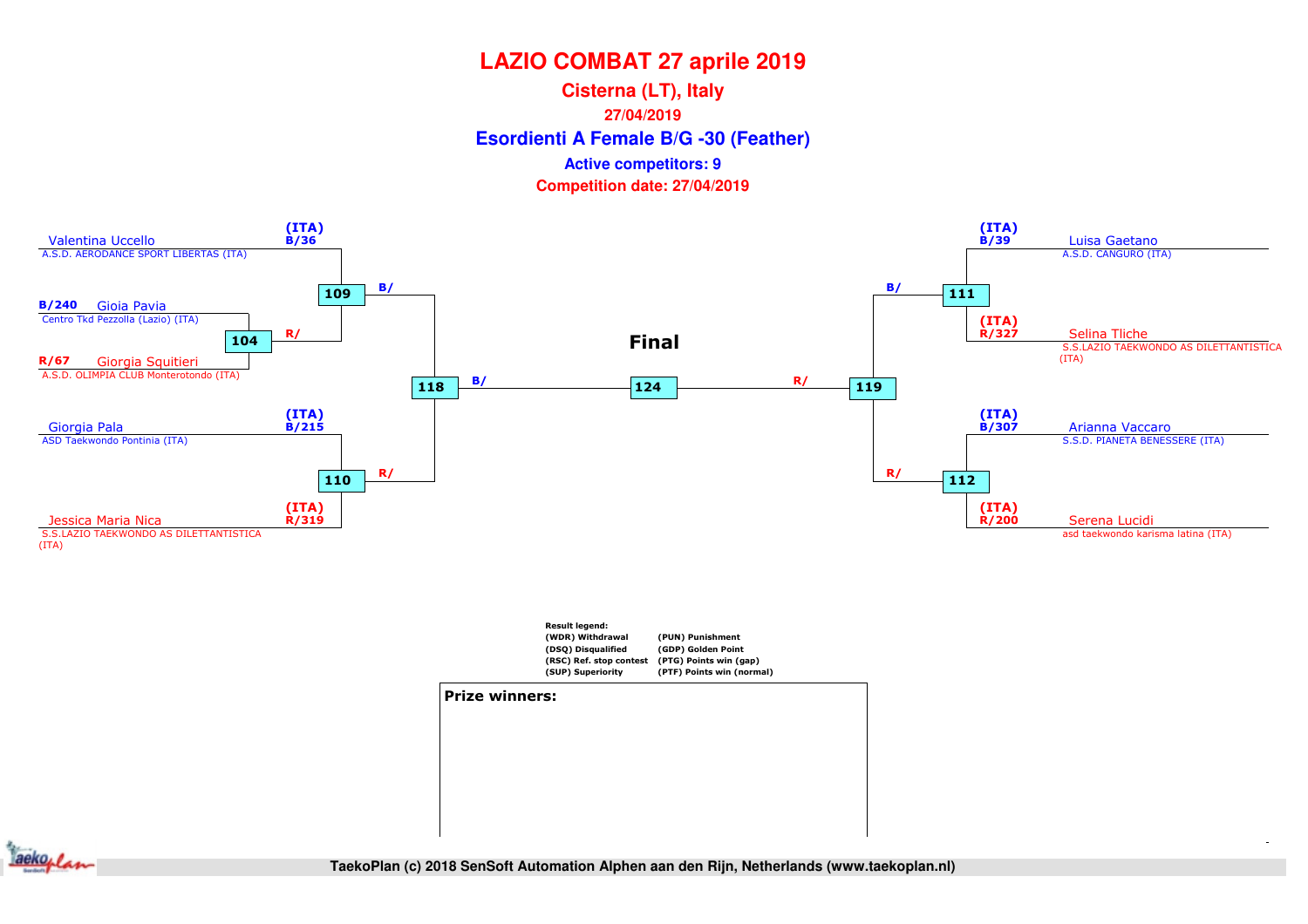**Esordienti A Female B/G -33 (Light) Cisterna (LT), Italy27/04/2019Competition date: 27/04/2019 Active competitors: 4**



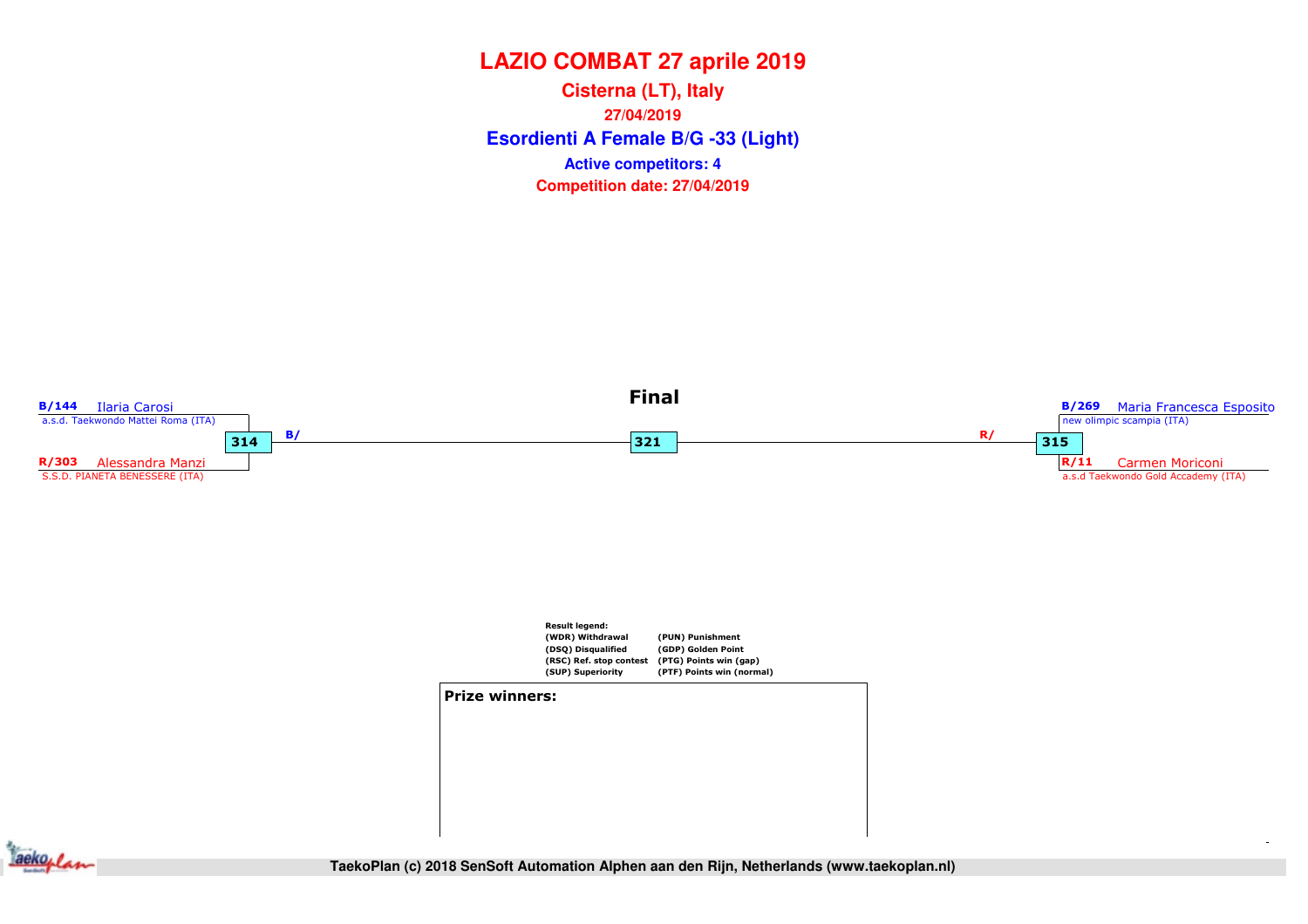**Esordienti A Female B/G -41 (Light middle) Cisterna (LT), Italy27/04/2019Competition date: 27/04/2019 Active competitors: 5**





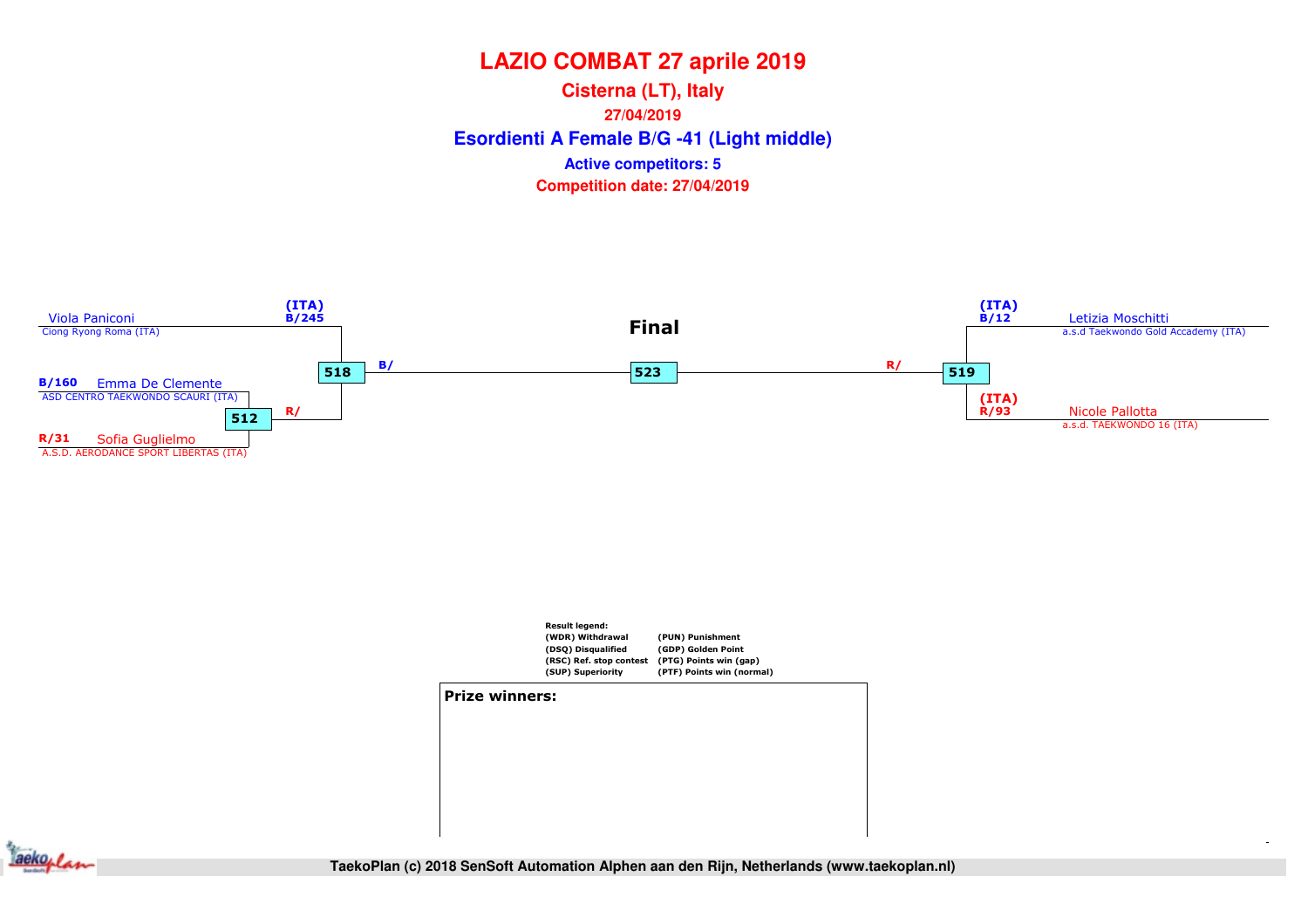**Esordienti A Male V/B -24 (Fly) Cisterna (LT), Italy27/04/2019Competition date: 27/04/2019 Active competitors: 3**





#### Prize winners:



**SF (R4)** Final **TaekoPlan (c) 2018 SenSoft Automation Alphen aan den Rijn, Netherlands (www.taekoplan.nl)**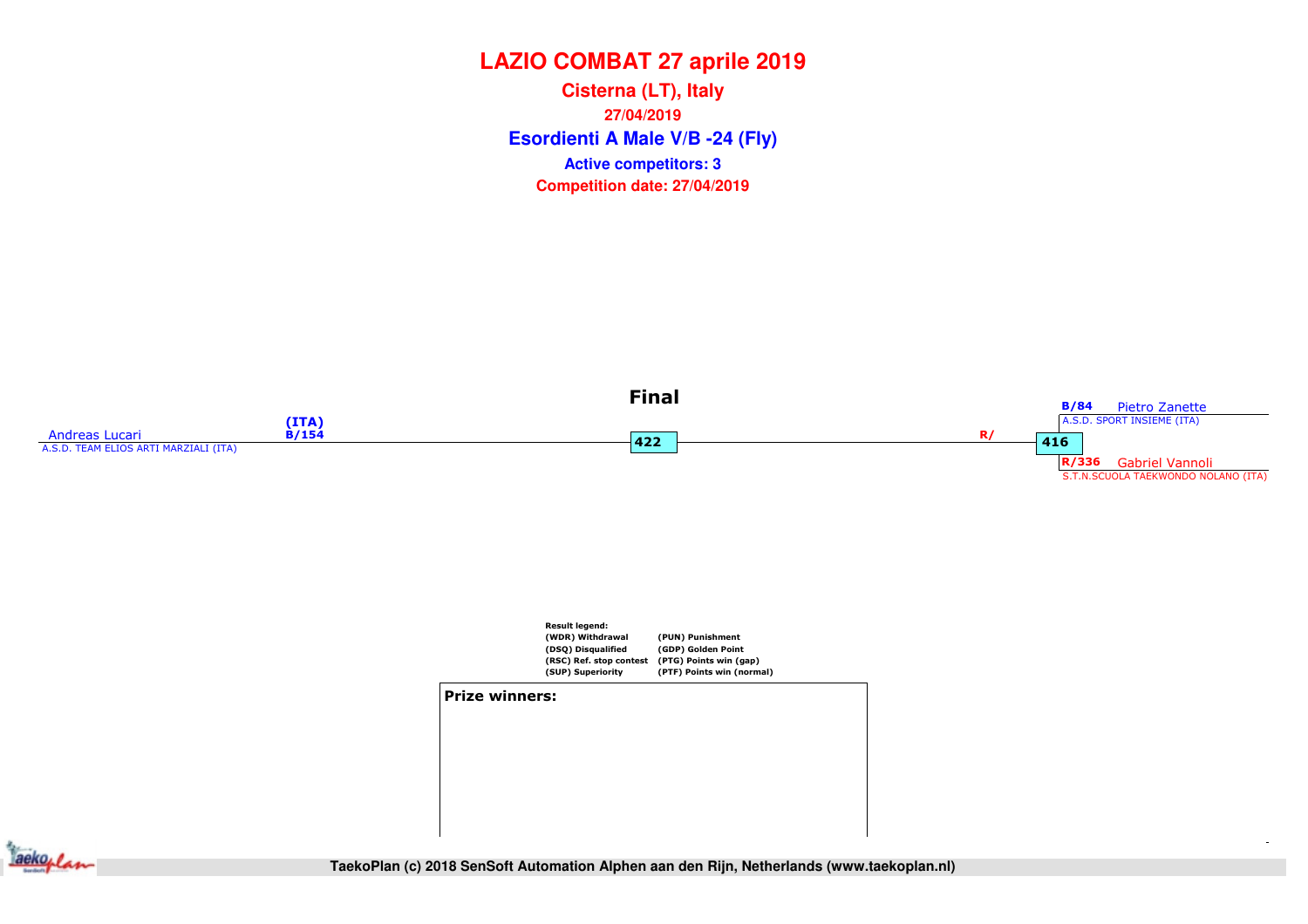**Esordienti A Male V/B -27 (Bantam) Cisterna (LT), Italy27/04/2019Competition date: 27/04/2019 Active competitors: 4**



**Sackoplan**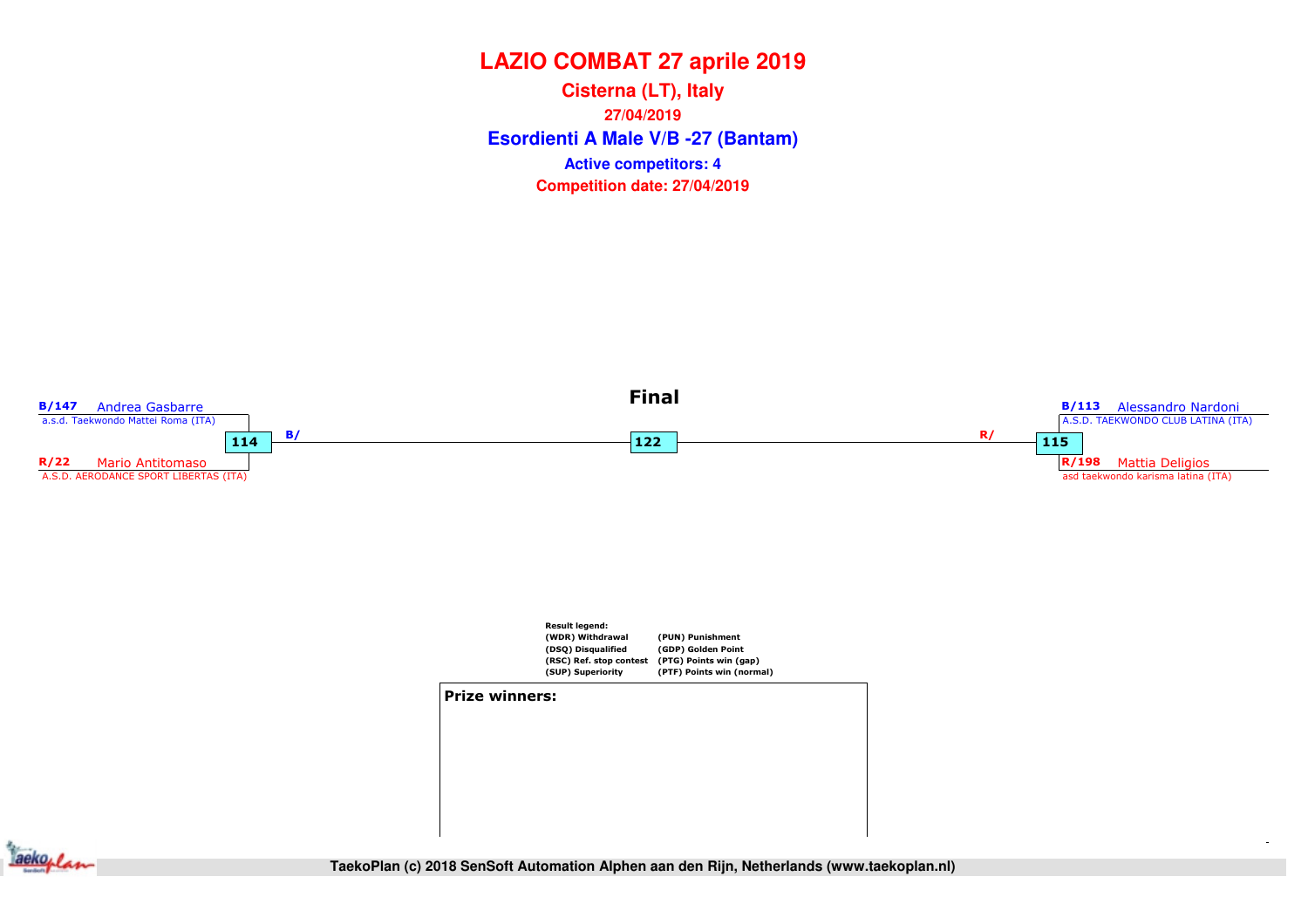**Esordienti A Male V/B -30 (Feather) Cisterna (LT), Italy27/04/2019Competition date: 27/04/2019 Active competitors: 9**







TaekoPlan (c) 2018 SenSoft Automation Alphen aan den Rijn, Netherlands (www.taekoplan.nl)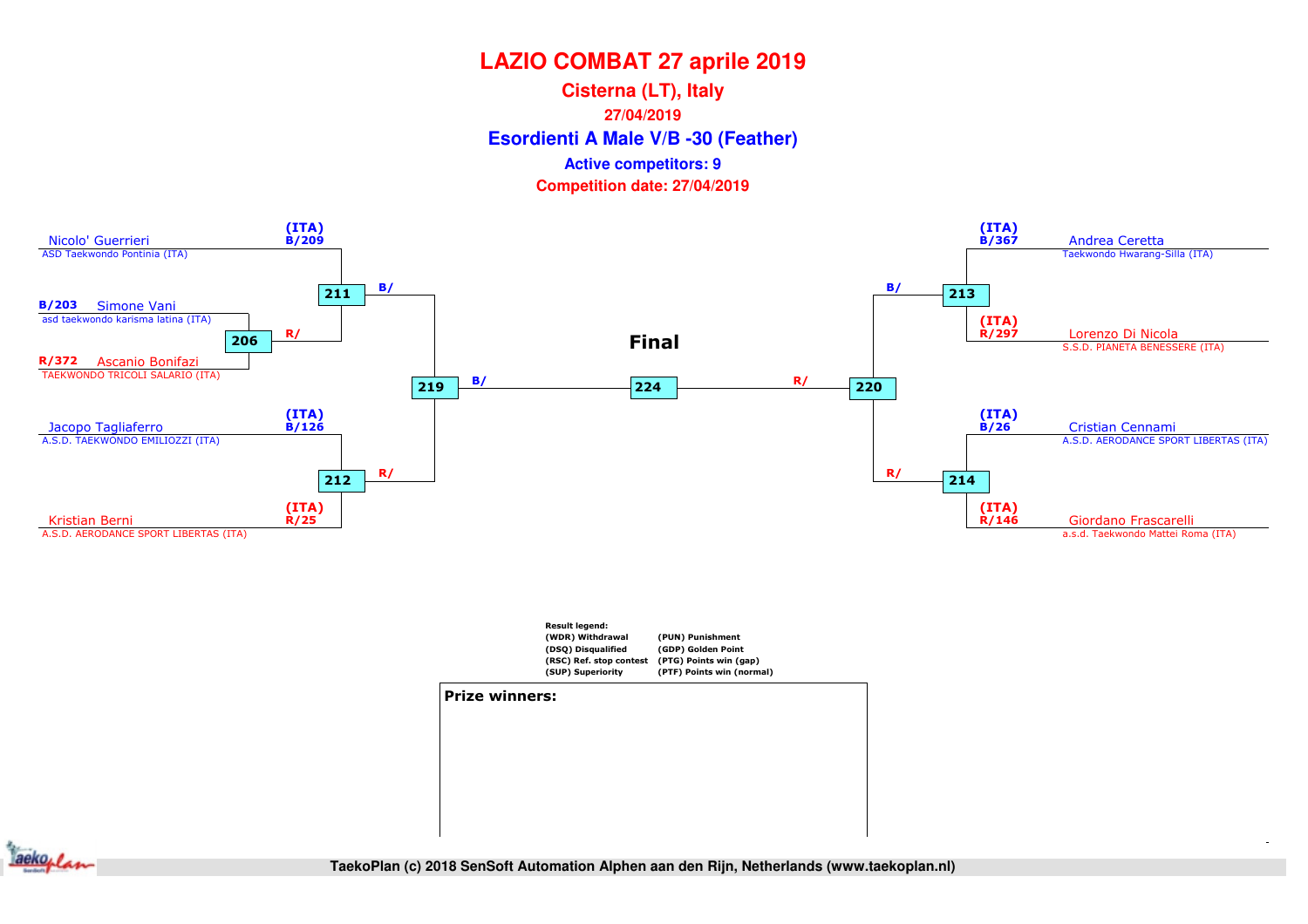**Esordienti A Male V/B -33 (Light) Cisterna (LT), Italy27/04/2019Competition date: 27/04/2019 Active competitors: 4**



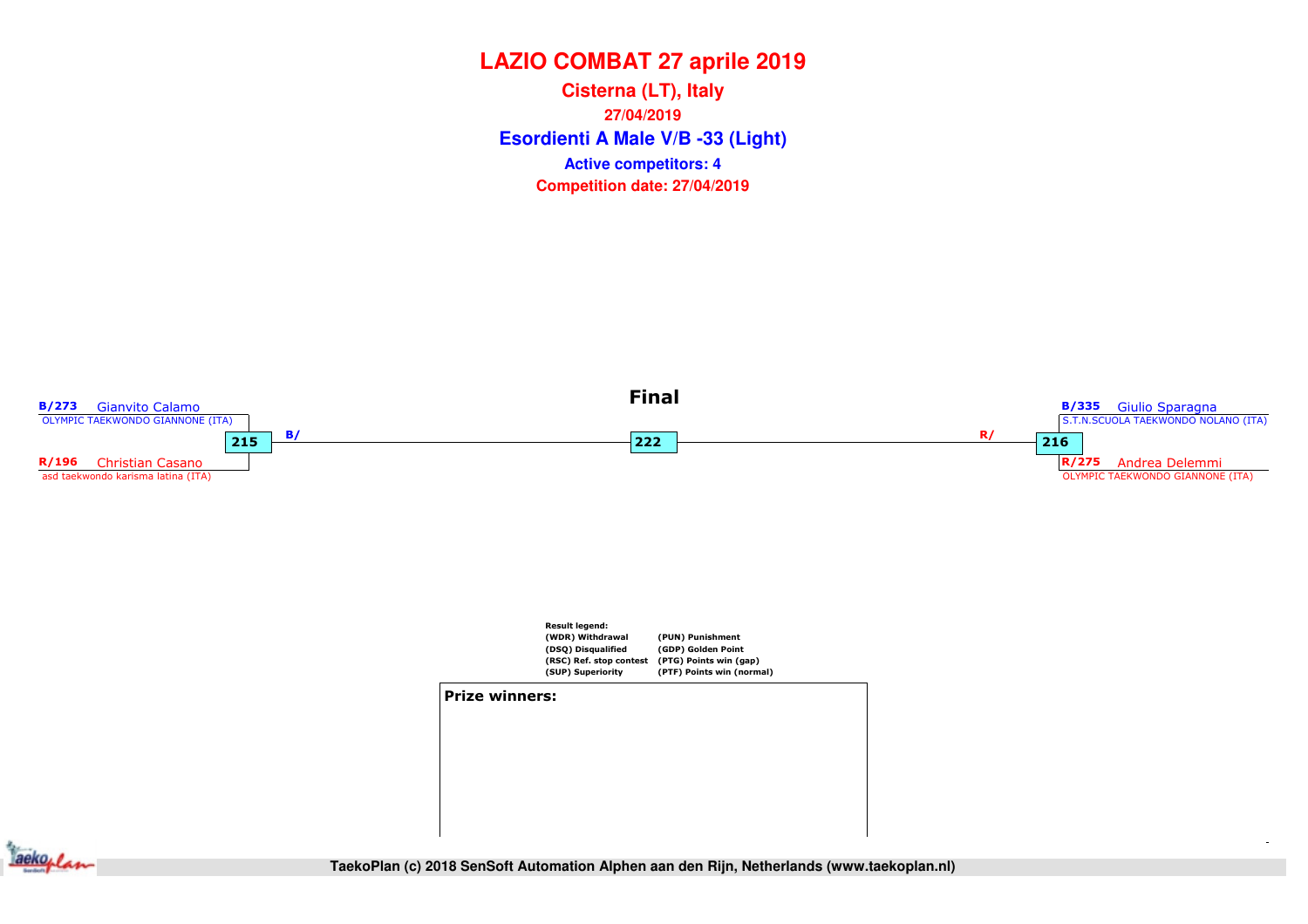**Esordienti A Male V/B -37 (Welter) Cisterna (LT), Italy27/04/2019Competition date: 27/04/2019 Active competitors: 3**





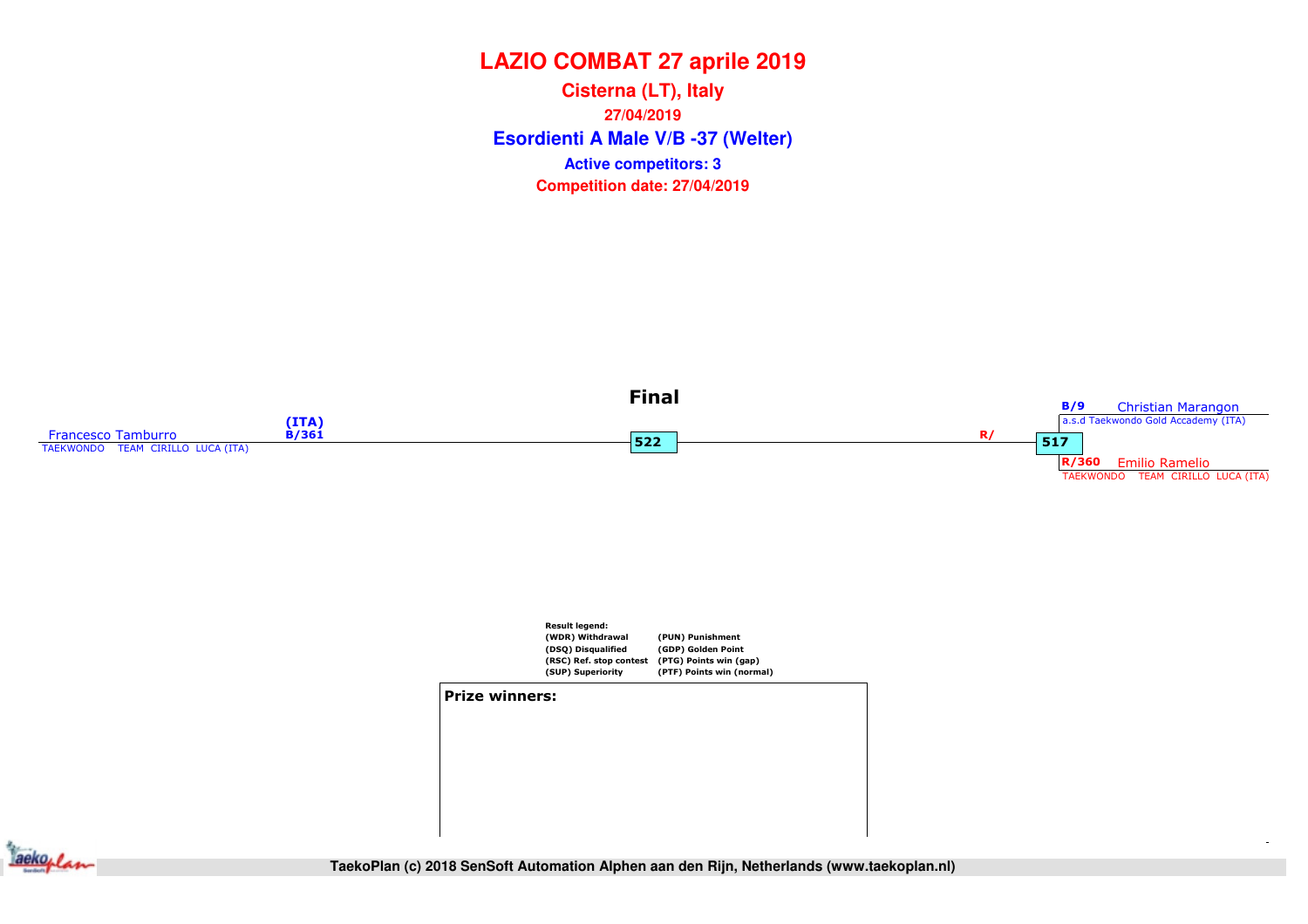**Esordienti A Female V/B -30 (Feather) Cisterna (LT), Italy27/04/2019Competition date: 27/04/2019 Active competitors: 3**





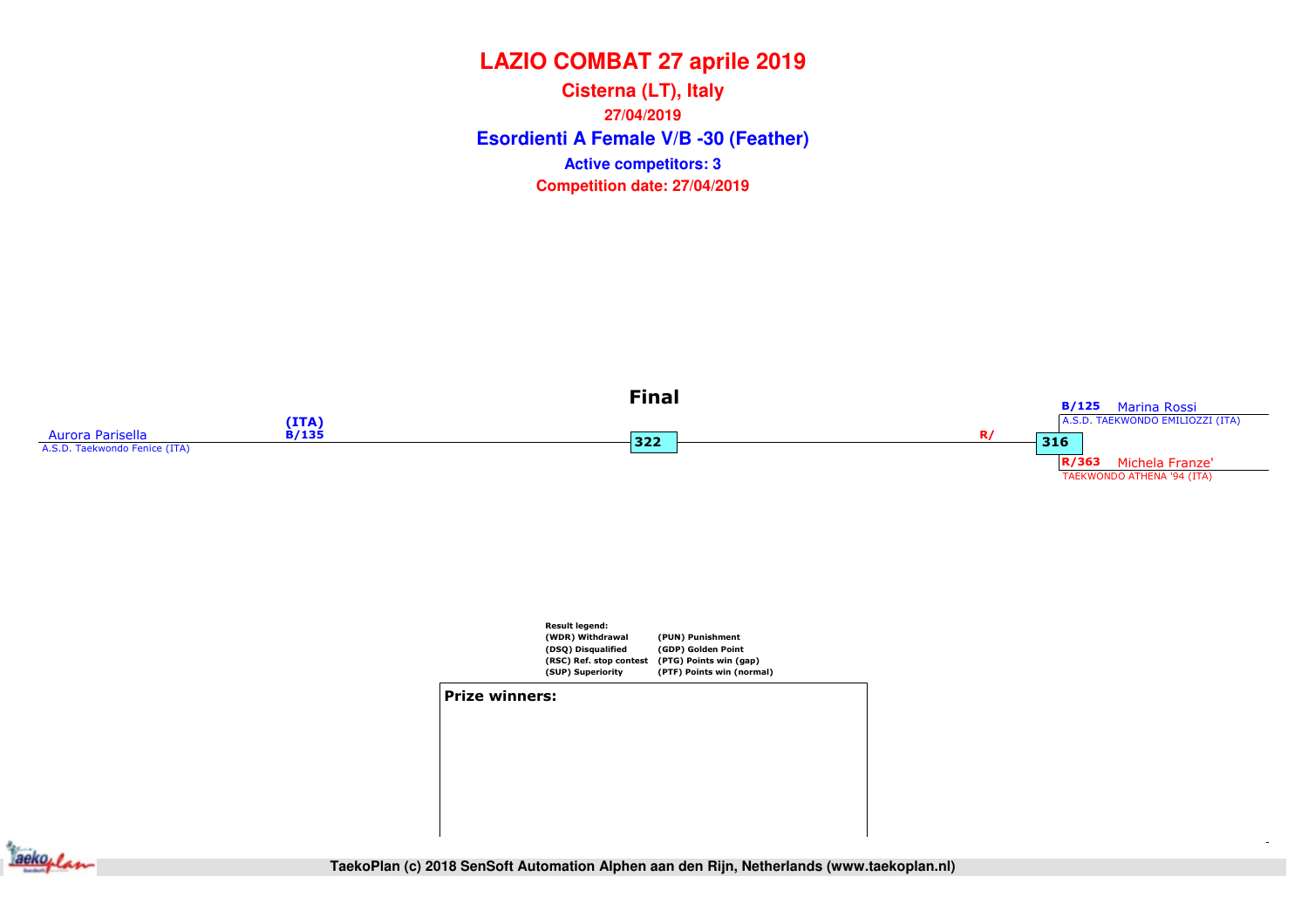**Esordienti A Male R/N -37 (Welter) Cisterna (LT), Italy27/04/2019Competition date: 27/04/2019 Active competitors: 2**

 $120$ 

**B/62** Gabriele Recchia<br>a.s.d. Musado Velletri (ITA)

ecchia **R/124** Giulio Rossi <mark>120 de a constantino de la constantino de la constantino de la constantino de la constantino de la constantino de la constantino de la constantino de la constantino de la constantino de la cons</mark>